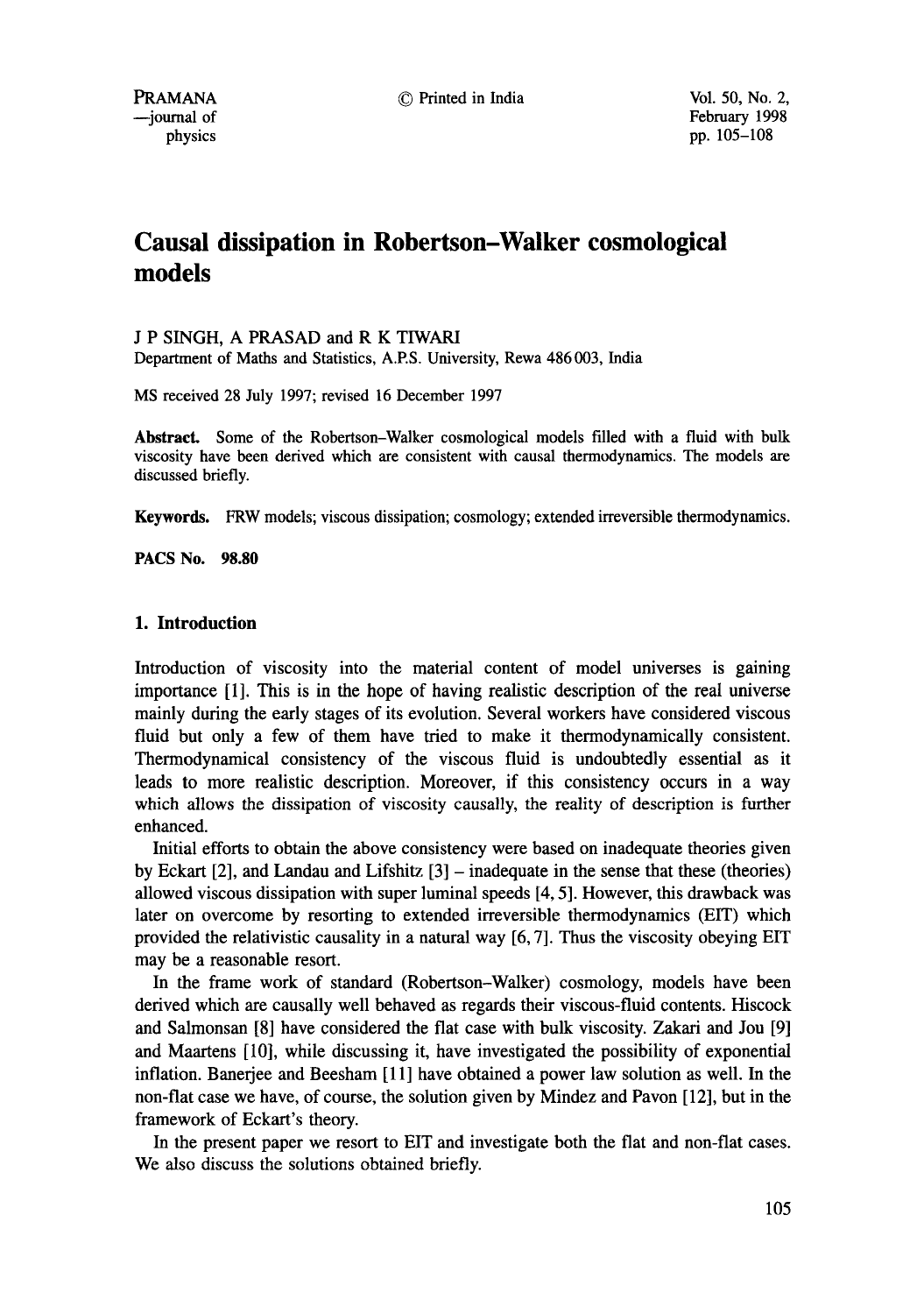# **2. Derivations of the models**

We consider the Robertson-Walker space-time given by

$$
ds^{2} = -dt^{2} + R^{2}(t)[(1 - kr^{2})^{-1}dr^{2} + r^{2}(d\theta^{2} + \sin^{2}\theta d\varphi^{2})],
$$
 (1)

where  $k = 0, \pm 1$  and the energy momentum tensor  $T_{ij}$  in the Einstein's field equation

$$
G_{ij} = T_{ij} \quad \text{(for } 8\pi G = 1 = c\text{)}\tag{2}
$$

of the form

$$
T_{ij} = (\rho + p_{\rm eff})u_i u_j + p_{\rm eff} g_{ij}, \qquad (3)
$$

where  $p_{\text{eff}} = p + \Pi$ ;  $\rho$ ,  $p$ ,  $\Pi$  and  $u_i$  being respectively the energy density, equilibrium pressure, bulk viscous stress and the unit flow vector of the fluid co-moving orthogonally to the surface of homogeneity. We also consider the laws of

*1. Energy conservation* 

$$
T^{ij}_{;j} = 0. \tag{4}
$$

*2. Number conservation* 

$$
N^i_{\;i}=0,\quad N^i=nu^i.\tag{5}
$$

alongwith

*3. The H-theorem* 

$$
S_{i}^{i} \geq 0. \tag{6}
$$

*4. The Gibb's equation* 

$$
Si = sNi - (\tau \Pi^{2}/2\xi T)ui,
$$
  
\n
$$
Tds = d(\rho/n) + pd(1/n),
$$
\n(7)

where s, n,  $T \ge 0$ ,  $\xi \ge 0$  and  $\tau \ge 0$  are respectively the specific entropy, number density, temperature, bulk viscosity coefficient and the relaxation coefficient for bulk viscous effects. A semicolon in the above indicates covariant differentiation.

Equations  $(3)-(7)$  give rise to evolution equation  $[10, 11]$  for the bulk viscosity

$$
\Pi + \tau \dot{\Pi} = -3\xi H - (\epsilon/2)\tau \Pi(3H + \dot{\tau}/\tau - \dot{\xi}/\xi - \dot{T}/T), \tag{8}
$$

where

$$
H = (1/3)\theta = (1/3)u_{i}^{i} = R/R,
$$

 $\theta$  being the expansion scalar and an overhead dot standing for differentiation with respect to time  $t$ . Equations (1)–(3) lead to

$$
(\dot{R}/R)^2 + k/R^2 = \rho/3
$$
 (9)

and

$$
\ddot{R}/R = -(1/6)[\rho + 3(p+ \Pi)]. \tag{10}
$$

106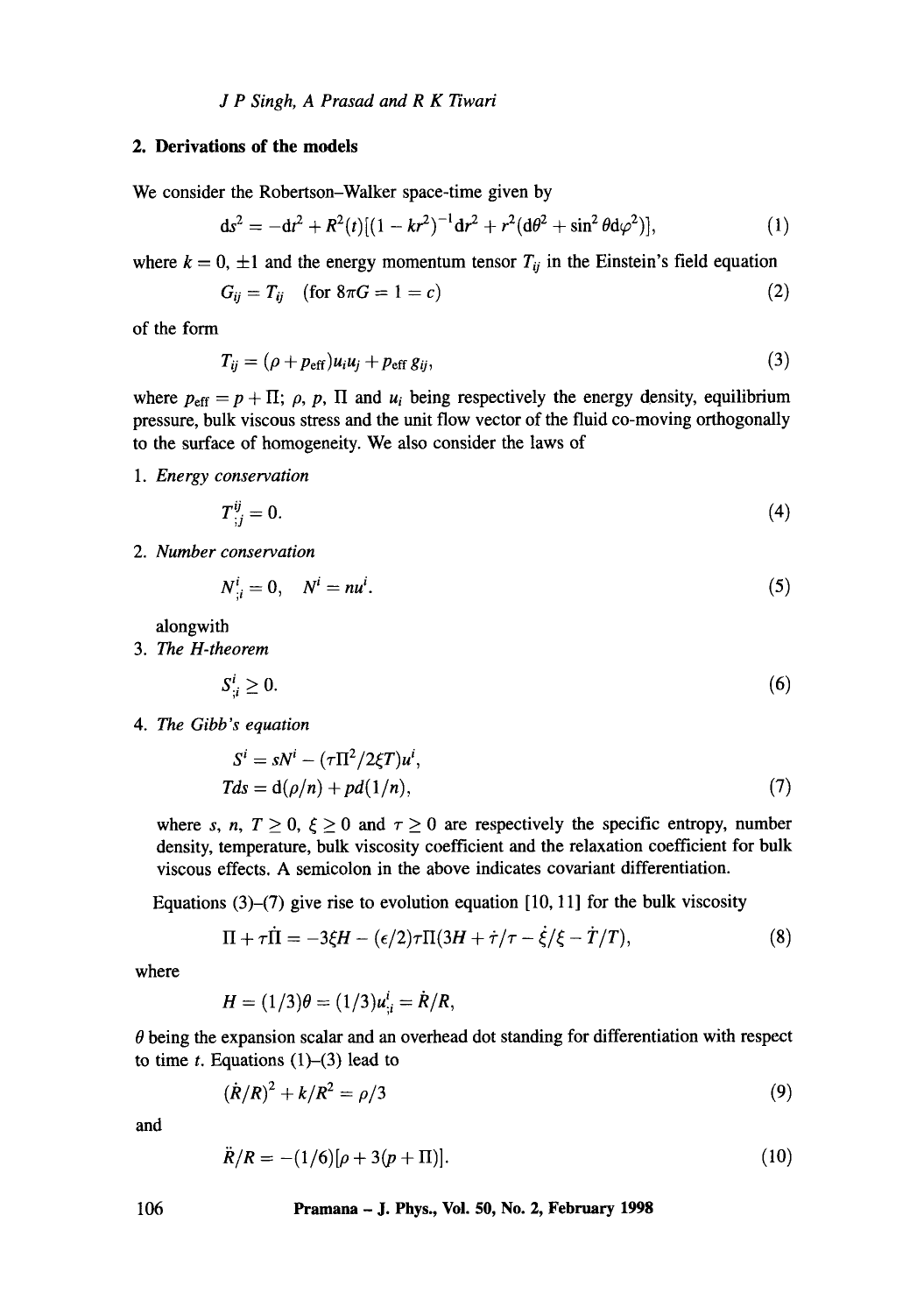Thus we get only three independent equations (8)–(10) in seven unknowns  $\rho$ ,  $p$ ,  $\Pi$ ,  $\xi$ ,  $\tau$ ,  $T$ and **R. So,** as usual, we assume the following ad-hoc relations

$$
p = (\gamma - 1)\rho, \quad 1 \le \gamma \le 2,\tag{11}
$$

$$
\xi = \alpha \rho^q, \quad \alpha \ge 0, \quad q \ge 0,\tag{12}
$$

$$
\tau = \xi/\rho,\tag{13}
$$

and

$$
T = \beta \rho', \quad \beta > 0, \quad r \ge 0. \tag{14}
$$

Now with the help of (9), (10) and (11), eq. (8) can be written in the form

$$
\tau \ddot{H} + (3/2)\tau(\epsilon + 2\gamma)H\dot{H} + \dot{H} + (1/2)\epsilon\tau(\dot{\tau}/\tau - \dot{\xi}/\xi - \dot{T}/T)\dot{H}
$$
  
+ (9/4)\epsilon\gamma\tau H^3 + (3/4)\epsilon\gamma\tau(\dot{\tau}/\tau - \dot{\xi}/\xi - \dot{T}/T)H^2 + (3/2)\gamma H^2  
-(3/2)\xi H + {(3\gamma - 2)/2R^2} \cdot k\tau  
\times [1/\tau + (3/2)\epsilon H - 2\dot{R}/R + (\epsilon/2)(\dot{\tau}/\tau - \dot{\xi}/\xi - \dot{T}/T)] = 0. (15)

Using (12)-(14), eq. (15) becomes

$$
\ddot{H} + (3/2)(2\gamma + \epsilon)\dot{H}H + \alpha^{-1}[3(H^2 + k/R^2)]^{1-q}
$$
\n
$$
\times [\dot{H} + 3\gamma H^2/2 + (k/2R^2)(3\gamma - 2)] + (9/4)\epsilon \gamma H^3
$$
\n
$$
+ [(k/2R^2)(3\gamma - 2)(3\epsilon/2 - 2) - (9/2)(H^2 + k/R^2)]H
$$
\n
$$
- (r + 1)\epsilon H \cdot (\dot{H} - k/R^2)/(H^2 + k/R^2)
$$
\n
$$
\times [\dot{H} + (3/2)\gamma H^2 + (k/2R^2)(3\gamma - 2)] = 0.
$$
\n(16)

A general solution of eq. (16) is difficult to obtain. However, for the case  $k = 0$ , Maartens [10] has obtained an exponential solution whereas Banerjee and Beesham [11] have derived a power law solution. We notice in the present paper that  $R = t$  with  $q = 1/2$  is also a solution provided:

(i) For 
$$
k = 1
$$
:

$$
\alpha = \begin{cases}\n\sqrt{6}(3\gamma - 2)/(5 + 6\gamma) > 0 & \text{when } \epsilon = 0 \\
2\sqrt{6}(3\gamma - 2)/4(5 + r) - 3\gamma(1 + 2r) > 0, \\
0 < r < (20 - 3\gamma)/2(3\gamma - 2) & \text{when } \epsilon = 1.\n\end{cases}
$$

(ii) *For*  $k = 0$ :

$$
\alpha = \begin{cases}\n\sqrt{3}(3\gamma - 2)/(5 + 6\gamma) > 0 & \text{when } \epsilon = 0 \\
2\sqrt{3}(3\gamma - 2)/4(5 + r) - 3\gamma(1 + 2r) > 0, \\
0 < r < (20 - 3\gamma)/2(3\gamma - 2) & \text{when } \epsilon = 1.\n\end{cases}
$$

## **3. Discussion**

For  $k = -1$ , the solution  $R = t$ , holds identically, though eq. (16) is not the proper way to go through in this case. Actually, in this case,  $\rho = 0 = p$ . Thus no matter exists and the universe is empty. Thus  $R = t$  is inconsistent when  $k = -1$ .